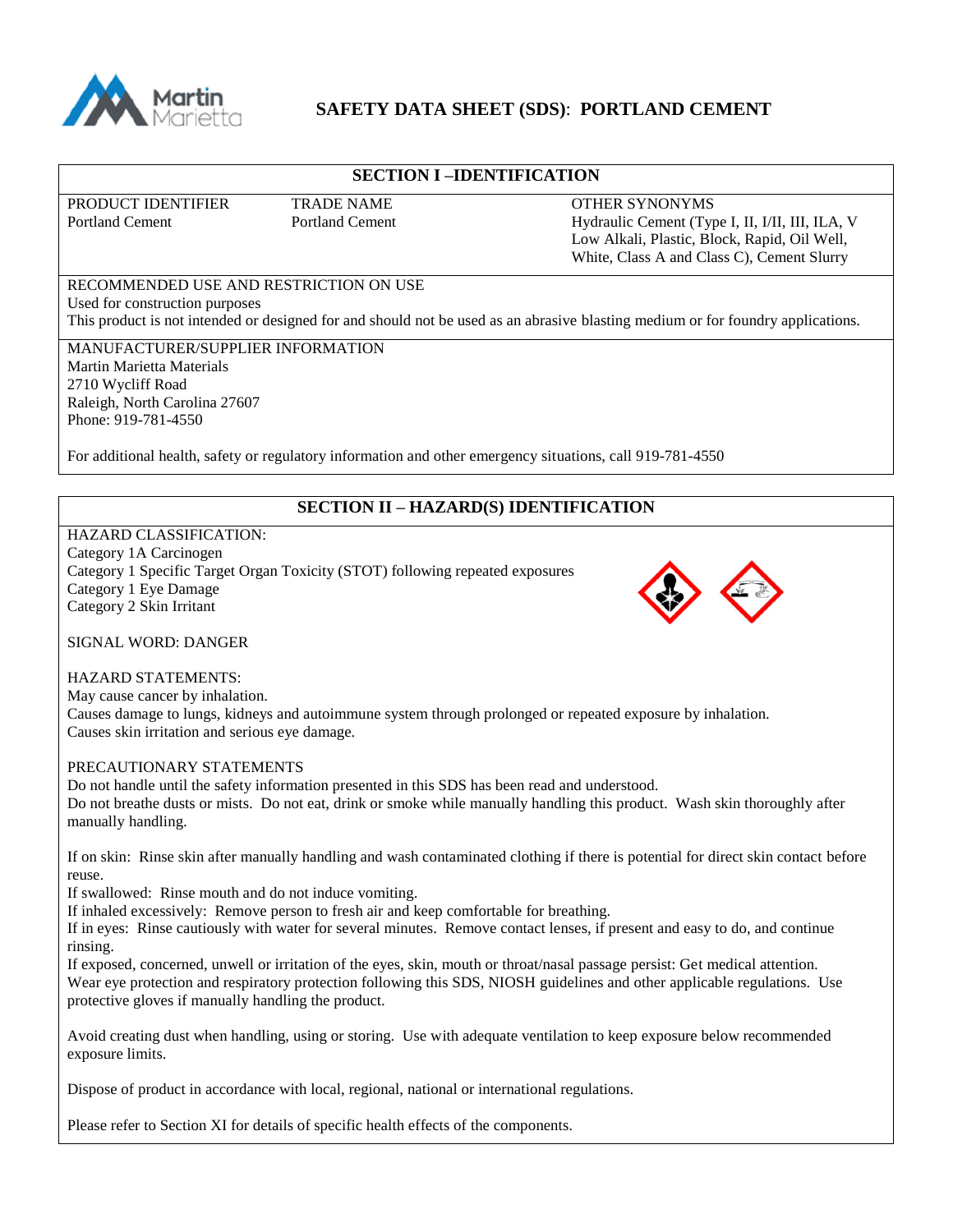# **SECTION III – COMPOSITION/INFORMATION ON INGREDIENTS**

| COMPONENT(S)                        | <b>CAS REGISTRY NO</b> | % by weight (approx) |
|-------------------------------------|------------------------|----------------------|
|                                     |                        |                      |
| <b>CHEMICAL NAME</b>                |                        |                      |
|                                     |                        |                      |
| Portland Cement or Hydraulic Cement | 65997-15-1             | 90-96                |
|                                     |                        |                      |
| $Gypsum^{(1)}$                      | 13397-24-5             | $2 - 5$              |
| Crystalline Silica, Quartz          | 14808-60-7             | $0 - 0.05$           |
| Limestone                           | 1317-65-3              | $0 - 5$              |
|                                     |                        |                      |
|                                     |                        |                      |

(1): The composition of gypsum may be up to 100% calcium sulfate  $(CaSO<sub>4</sub>)$ May contain trace amounts of heavy metals.

# **SECTION IV – FIRST-AID MEASURES**

INHALATION: If excessive inhalation occurs, remove to fresh air. Dust in throat and nasal passages should clear spontaneously. Contact a physician if irritation persists or develops later.

EYES: Immediately flush eye(s) with plenty of clean water for at least 15 minutes, while holding the eyelid(s) open. Occasionally lift the eyelid(s) to ensure thorough rinsing. Remove contact lenses, if present and easy to do, and continue rinsing. Beyond flushing, do not attempt to remove material from the eye(s). Contact a physician if irritation persists or develops later.

SKIN: Rinse skin with soap and water after manually handling and wash contaminated clothing if there is potential for direct skin contact. Contact a physician if irritation persists or develops later.

INGESTION: If swallowed, rinse mouth and do not induce vomiting. If gastrointestinal discomfort occurs, persists or develops later, get medical attention.

SIGNS AND SYMPTOMS OF EXPOSURE: There are generally no signs or symptoms of exposure to respirable crystalline silica. Often, chronic silicosis has no symptoms. The symptoms of chronic silicosis, if present, are shortness of breath, wheezing, cough and sputum production. The symptoms of acute silicosis which can occur with exposures to very high concentrations of respirable crystalline silica over a very short time period, sometimes as short as 6 months, are the same as those associated with chronic silicosis; additionally, weight loss and fever may also occur. The symptoms of scleroderma, an autoimmune disease, include thickening and stiffness of the skin, particularly in the fingers, shortness of breath, difficulty swallowing and joint problems.

Direct skin and eye contact with dust generated may cause irritation by mechanical abrasion. Some components of the product are also known to cause corrosive effects to skin, eyes and mucous membranes. If product gets wet and contacts the eye, it can cause irritation and burning sensation, and may induce corneal edema (the victim may see colored rings or halos around lights). Liquid product can irritate the skin and may cause alkali burns. Repeated or prolonged contact may cause dermatitis. Individuals may develop an allergic dermatitis following contact with this product. Ingestion of large amounts may cause gastrointestinal irritation and blockage. Inhalation of dust may irritate nose, throat, mucous membranes and respiratory tract by mechanical abrasion or corrosive/irritant action. Coughing, sneezing, chest pain, shortness of breath, inflammation of mucous membrane, and flu-like fever may occur following exposures in excess of appropriate exposure limits. Repeated excessive exposure may cause pneumoconiosis, such as silicosis and other respiratory effects.

# **SECTION V – FIRE-FIGHTING MEASURES**

# EXTINGUISHING AGENT

Not flammable; use extinguishing media compatible with surrounding fire.

#### UNUSUAL FIRE AND EXPLOSION HAZARD

Contact with powerful oxidizing agents may cause fire and/or explosions (see Section X of this SDS). While individual components are known to react vigorously with water to produce heat, this is not expected from this product. Contact of one of the ingredients with diazomethane vapor may cause an exotherm which may lead to detonation.

| <b>SPECIAL FIRE FIGHTING PROCEDURES</b> | HAZARDOUS COMBUSTION PRODUCTS |
|-----------------------------------------|-------------------------------|
| None known                              | None known                    |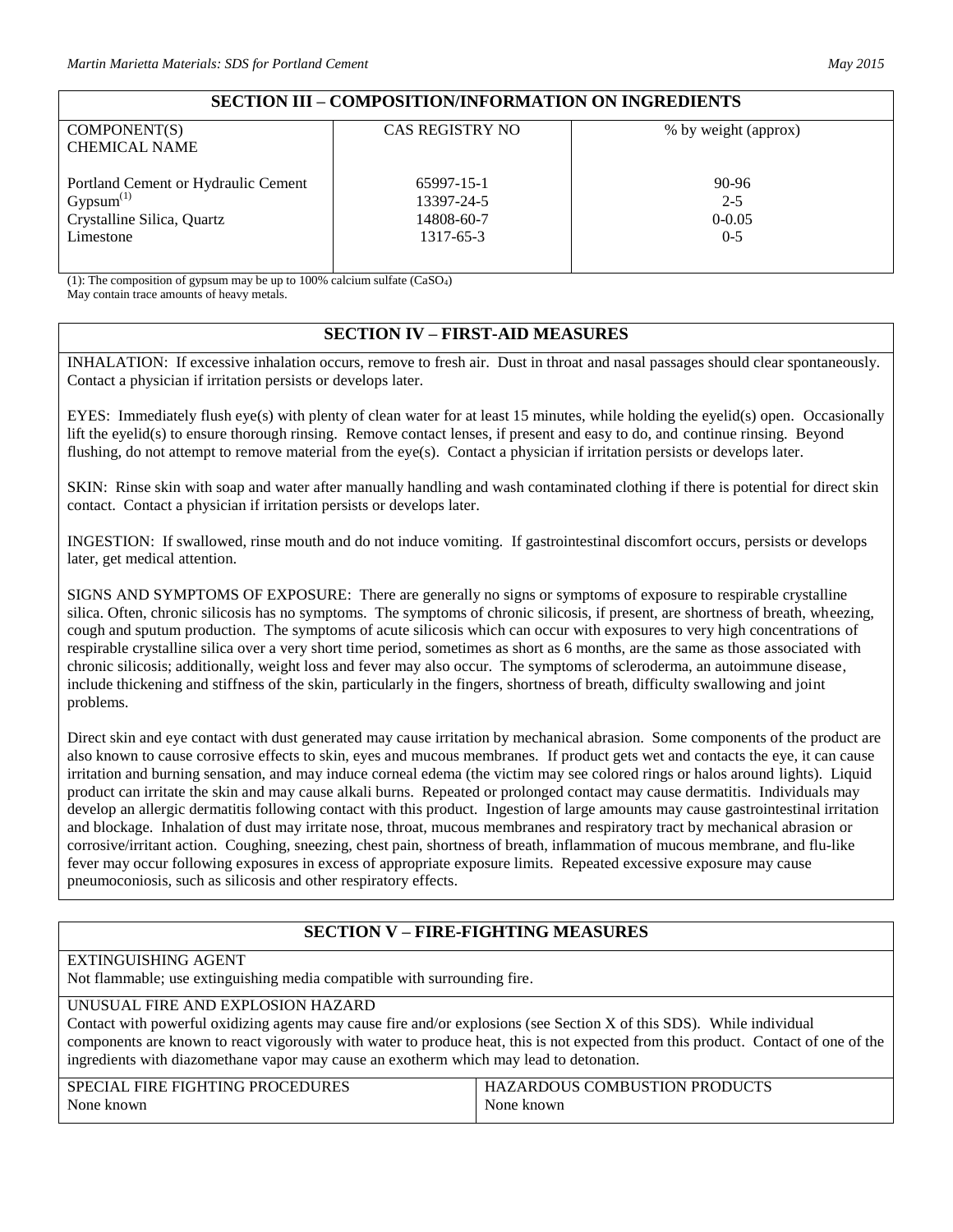# **SECTION VI – ACCIDENTAL RELEASE MEASURES**

#### STEPS TO BE TAKEN IN CASE MATERIAL IS RELEASED OR SPILLED

Persons involved in cleaning should first follow the precautions defined in Section VII of the SDS. Contain liquid spilled material and do not allow to flow in to public sewers or water systems where it can harden and clog flow. Allow material to harden and transfer into containers appropriate for proper disposal. Liquid product should be removed from roads or other surfaces where it may interfere with traffic.

Dry spilled materials, where dust can be generated, may overexpose cleanup personnel to respirable crystalline silica-containing dust and other components that may pose inhalation hazards. Do not dry sweep spilled material. Collect the material using a method that does not produce dust such as a High-Efficiency Particulate Air (HEPA) vacuum or thoroughly wetting down the dust before cleaning up. Wear appropriate personal protective equipment as specified in Section VIII including appropriate respirators during and following clean up or whenever airborne dust is present to ensure worker exposures remain below occupational exposure limits (OELs - Refer to Section VIII).

Place the cleaned-up dust in a covered container appropriate for disposal. Do not wash down drains, this material may plug drains. Dispose of the dust or liquid product according to federal, state and local regulations.

This product is not subject to the reporting requirements of SARA Title III Section 313, and 40 CFR 372.

# **SECTION VII – HANDLING AND STORAGE**

This product is not intended or designed for and should not be used as an abrasive blasting medium or for foundry applications.

Store in a cool, dry, ventilated storage area in closed containers. Avoid freezing temperatures during storage. Store away from incompatible materials listed in Section X. The dihydrate form of calcium sulfate typically does not set with water however dew point conditions or other conditions causing presence of moisture may harden gypsum during storage.

Follow protective controls set forth in Section VIII of this SDS when handling this product. Dust containing respirable crystalline silica and other components that may be corrosive/irritant may be generated during processing, handling and storage. Use good housekeeping procedures to prevent the accumulation of dust in the workplace.

Do not breathe dust. Avoid contact with skin and eyes. Do not store near food or beverages or smoking materials. Do not stand on piles of materials; it may be unstable.

Use adequate ventilation and dust collection equipment and ensure that the dust collection system is adequate to reduce airborne dust levels to below the appropriate OELs. If the airborne dust levels are above the appropriate OELs, use respiratory protection during the establishment of engineering controls. Refer to Section VIII - Exposure Controls/Personal Protection for further information.

In accordance with OSHA's Hazard Communication Standard (29 CFR 1910.1200, 1915.99, 1917.28, 1918.90, 1926.59, 1928.21), state, and/or local right-to-know laws and regulations, familiarize your employees with this SDS and the information contained herein. Warn your employees, your customers and other third parties (in case of resale or distribution to others) of the potential health risks associated with the use of this product and train them in the appropriate use of personal protective equipment and engineering controls, which will reduce their risks of exposure.

See also ASTM International standard practice E 1132-06, "Standard Practice for Health Requirements Relating to Occupational Exposure to Respirable Crystalline Silica."

For safe handling and use of this product for Hydraulic Fracturing, please see the OSHA/NIOSH Hazard Alert Worker Exposure to Silica during Hydraulic Fracturing DHHS (NIOSH) Publication No. 2012-166 (2012). [http://www.osha.gov/dts/hazardalerts/hydraulic\\_frac\\_hazard\\_alert.pdf](http://www.osha.gov/dts/hazardalerts/hydraulic_frac_hazard_alert.pdf)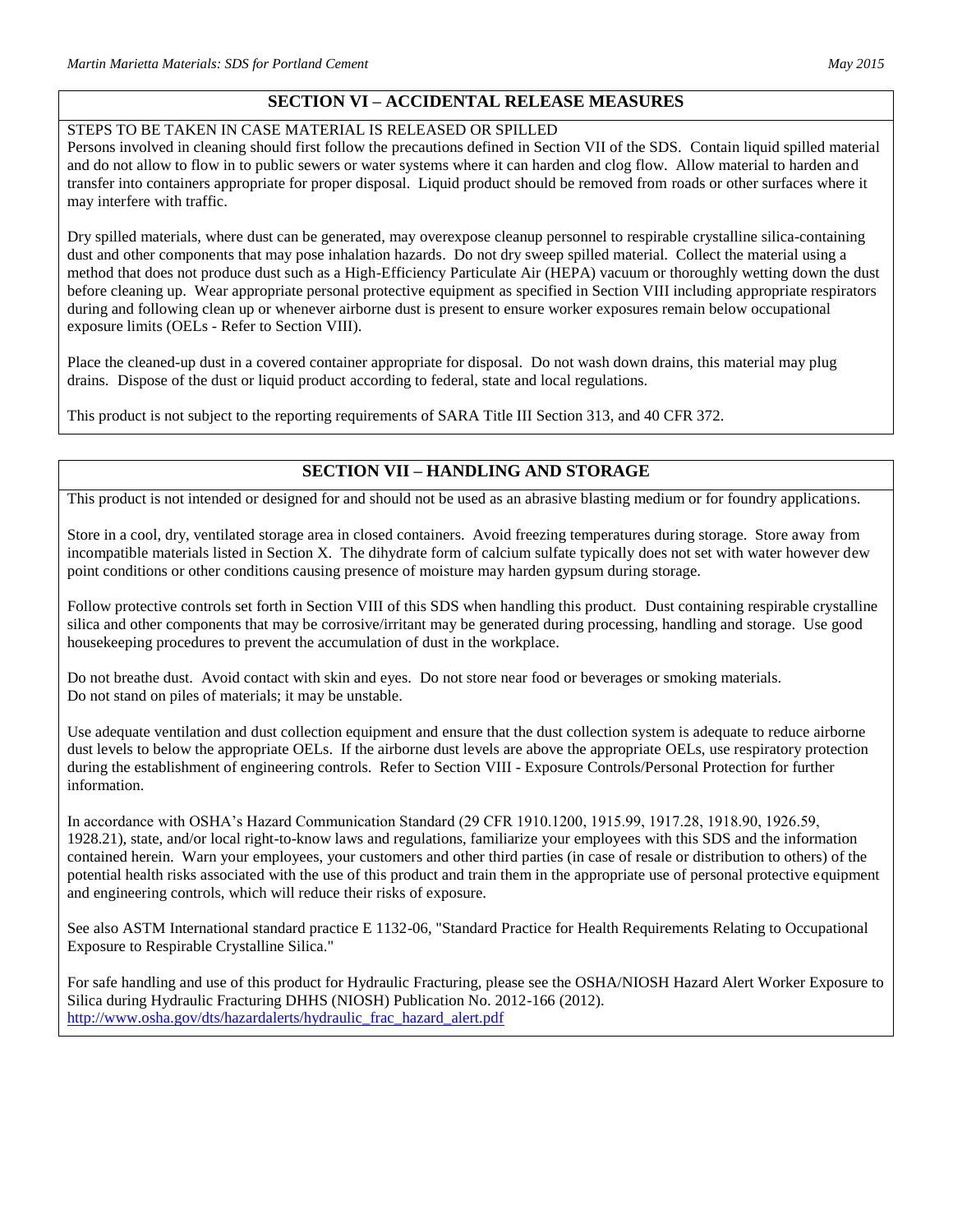# **SECTION VIII – EXPOSURE CONTROLS/PERSONAL PROTECTION**

| Airborne OELs for Components of Portland Cement:                            |                                                                                                                                                                                                                                                 |                                                                                        |                                                                                                                                                                                               |
|-----------------------------------------------------------------------------|-------------------------------------------------------------------------------------------------------------------------------------------------------------------------------------------------------------------------------------------------|----------------------------------------------------------------------------------------|-----------------------------------------------------------------------------------------------------------------------------------------------------------------------------------------------|
| COMPONENT(S) CHEMICAL                                                       | <b>MSHA/OSHA PEL</b>                                                                                                                                                                                                                            | <b>ACGIH TLV-TWA</b>                                                                   | <b>NIOSH REL</b>                                                                                                                                                                              |
| <b>NAME</b>                                                                 |                                                                                                                                                                                                                                                 |                                                                                        |                                                                                                                                                                                               |
| <b>Portland Cement</b><br>Gypsum<br>Crystalline Silica, Quartz<br>Limestone | (T) 15 mg/m <sup>3</sup> , (R) 5 mg/m <sup>3</sup><br><sup>(1)</sup> (T) 15 mg/m <sup>3</sup> , (R) 5 mg/m <sup>3</sup><br>(R) 10 mg/m <sup>3</sup> /(% SiO <sub>2</sub> +2) <sup>§</sup><br>(T) 15 mg/m <sup>3</sup> , (R) 5 mg/m <sup>3</sup> | $(R)$ 1 mg/m <sup>3</sup><br>(I) 10 mg/m <sup>3</sup><br>(R) 0.025 mg/m <sup>3 #</sup> | (T) 10 mg/m <sup>3</sup> , (R) 5 mg/m <sup>3</sup><br>(T) 10 mg/m <sup>3</sup> , (R) 5 mg/m <sup>3</sup><br>(R) 0.05 mg/m <sup>3#</sup><br>(T) 10 mg/m <sup>3</sup> , (R) 5 mg/m <sup>3</sup> |

§: Crystalline silica is normally measured as respirable dust. The OSHA/MSHA standard also presents a formula for calculation of the PEL based on total dust: 30  $\text{mg/m}^3$  (% SiO<sub>2</sub>+2). The OSHA/MSHA PEL listed is for dust containing crystalline silica (quartz) and is based on the silica content of the respirable dust sample. The OSHA/MSHA PEL for crystalline silica as tridymite and cristobalite is one-half the PEL for crystalline silica (quartz).

**#** The ACGIH and NIOSH limits are for crystalline silica (quartz), independent of the dust concentration. The ACGIH TLV for crystalline silica as cristobalite is equal to the TLV for crystalline silica as quartz. In 2005, ACGIH withdrew the TLV for crystalline silica as tridymite. Refer to Section X for thermal stability information for crystalline silica (quartz).

(1): MSHA/OSHA PEL based on Calcium Sulfate, CAS No. 7778-18-9.

(R): Respirable Fraction.

(T): Total Dust.

(I): Inhalable Fraction.

#### Airborne OELs for Inert/Nuisance Dust:

| <b>Standard</b>                        | <b>Respirable Dust</b> | <b>Total Dust</b>    |
|----------------------------------------|------------------------|----------------------|
| <b>MSHA/OSHA PEL</b>                   |                        |                      |
| (as Inert or Nuisance Dust)            | $5 \text{ mg/m}^3$     | $15 \text{ mg/m}^3$  |
| <b>ACGIH TLV</b>                       |                        |                      |
| (as Particles Not Otherwise Specified) | $3 \text{ mg/m}^3$     | $*10 \text{ mg/m}^3$ |
| NIOSH REL                              |                        |                      |
| (Particulates Not Otherwise Regulated) | -                      | -                    |

Note: The limits for Inert Dust are provided as guidelines. Nuisance dust is limited to particulates not known to cause systemic injury or illness. \* The TLV provided is for inhalable particles not otherwise specified.

#### ENGINEERING CONTROLS

Ventilation: Use local exhaust, general ventilation or natural ventilation adequate to maintain exposures below appropriate exposure limits.

Other control measures: Respirable dust and crystalline silica levels should be monitored regularly. Dust and crystalline silica levels in excess of appropriate exposure limits should be reduced by implementing feasible engineering controls, including (but not limited to) dust suppression (wetting), ventilation, process enclosure and enclosed employee work stations.

#### EYE/FACE PROTECTION

Safety glasses with side shields should be worn as minimum protection. Dust goggles should be worn when excessively (visible) dusty conditions are present or are anticipated. If irritation persists, get medical attention immediately. There is potential for severe eye irritation if exposed to excessive concentrations of dust for those using contact lenses.

#### SKIN PROTECTION

Chemical resistant apron. Loose clothing, with the neck closed and sleeves rolled down. Safety shoes should be laced so that no openings are left through which concrete may reach the skin. Use appropriate chemical resistant protective gloves if manually handling the product.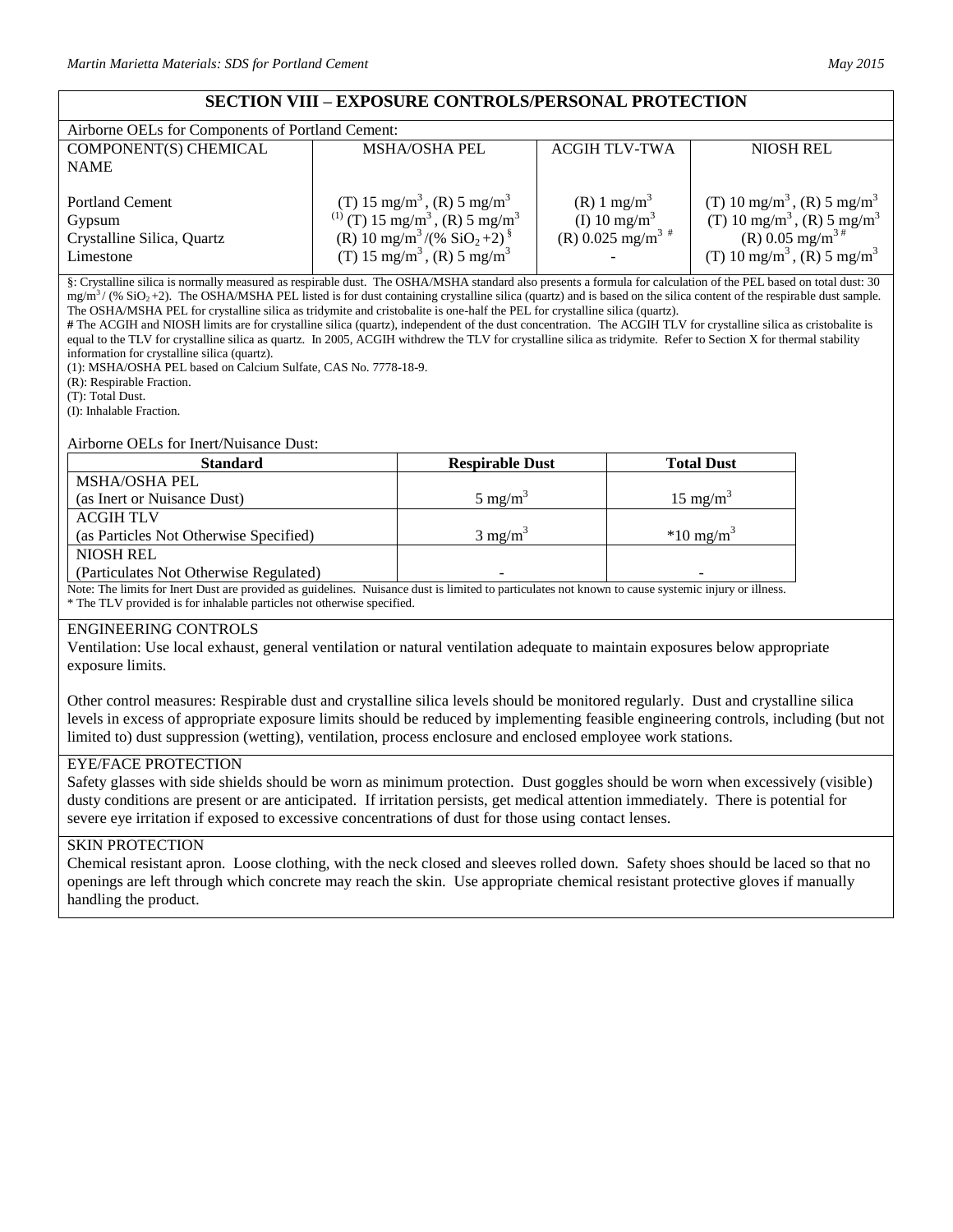# **SECTION VIII – EXPOSURE CONTROLS/PERSONAL PROTECTION, CONTD.**

## RESPIRATORY PROTECTION

Respirator Recommendations:

For respirable crystalline silica levels that exceed or are likely to exceed appropriate exposure limits, a NIOSH-approved particulate filter respirator must be worn. Respirator use must comply with applicable MSHA or OSHA standards, which include provisions for a user training program, respirator repair and cleaning, respirator fit testing, and other requirements. For additional information contact NIOSH at 1-800-356-4674 or visit website:<http://www.cdc.gov/niosh/npg> (search for crystalline silica). See also ANSI standard Z88.2 (latest revision) "American National Standard for Respiratory Protection," 29 CFR 1910.134 and 1926.103, and 42 CFR 84.

NIOSH recommendations for respiratory protection include:

#### Up to  $0.5$  mg/m<sup>3</sup>:

(APF = 10) Any particulate respirator equipped with an N95, R95, or P95 filter (including N95, R95, and P95 filtering facepieces) except quarter-mask respirators. The following filters may also be used: N99, R99, P99, N100, R100, P100.

Up to  $1.25$  mg/m<sup>3</sup>:

(APF = 25) Any powered, air-purifying respirator with a high-efficiency particulate (100-series) filter.

 $(APF = 25)$  Any supplied-air respirator operated in a continuous-flow mode

Up to  $2.5 \text{ mg/m}^3$ :

(APF = 50) Any air-purifying, full-facepiece respirator with an N100, R100, or P100 filter.

(APF = 50) Any powered, air-purifying respirator with a tight-fitting facepiece and a high-efficiency particulate filter Up to  $25 \text{ mg/m}^3$ :

(APF = 1000) Any supplied-air respirator operated in a pressure-demand or other positive-pressure mode

Emergency or planned entry into unknown concentrations or IDLH conditions (50 mg/m<sup>3</sup> for crystalline silica-quartz): A selfcontained breathing apparatus (SCBA) that has a full-face piece and is operated in a pressure-demand or other positive-pressure mode or any supplied-air respirator that has a full-face piece and is operated in a pressure-demand or other positive-pressure mode in combination with an auxiliary self-contained positive-pressure breathing apparatus.

Escape from unknown or IDLH conditions: An air-purifying, full-face piece respirator with a high-efficiency particulate (100 series) filter or any appropriate escape-type, self-contained breathing apparatus.

If the workplace airborne crystalline silica concentration is unknown for a given task, conduct air monitoring to determine the appropriate level of respiratory protection to be worn. Consult with a certified industrial hygienist, your insurance risk manager or the OSHA Consultative Services group for detailed information. Ensure appropriate respirators are worn, as needed, during and following the task, including clean up or whenever airborne dust is present, to ensure worker exposures remain below OELs.

#### GENERAL HYGIENE CONSIDERATIONS

There are no known hazards associated with this material when used as recommended. Following the guidelines in this SDS are recognized as good industrial hygiene practices. Avoid breathing dust. Avoid skin and eye contact. Wash dust-exposed skin with soap and water before eating, drinking, smoking and using toilet facilities. Wash work clothes after each use.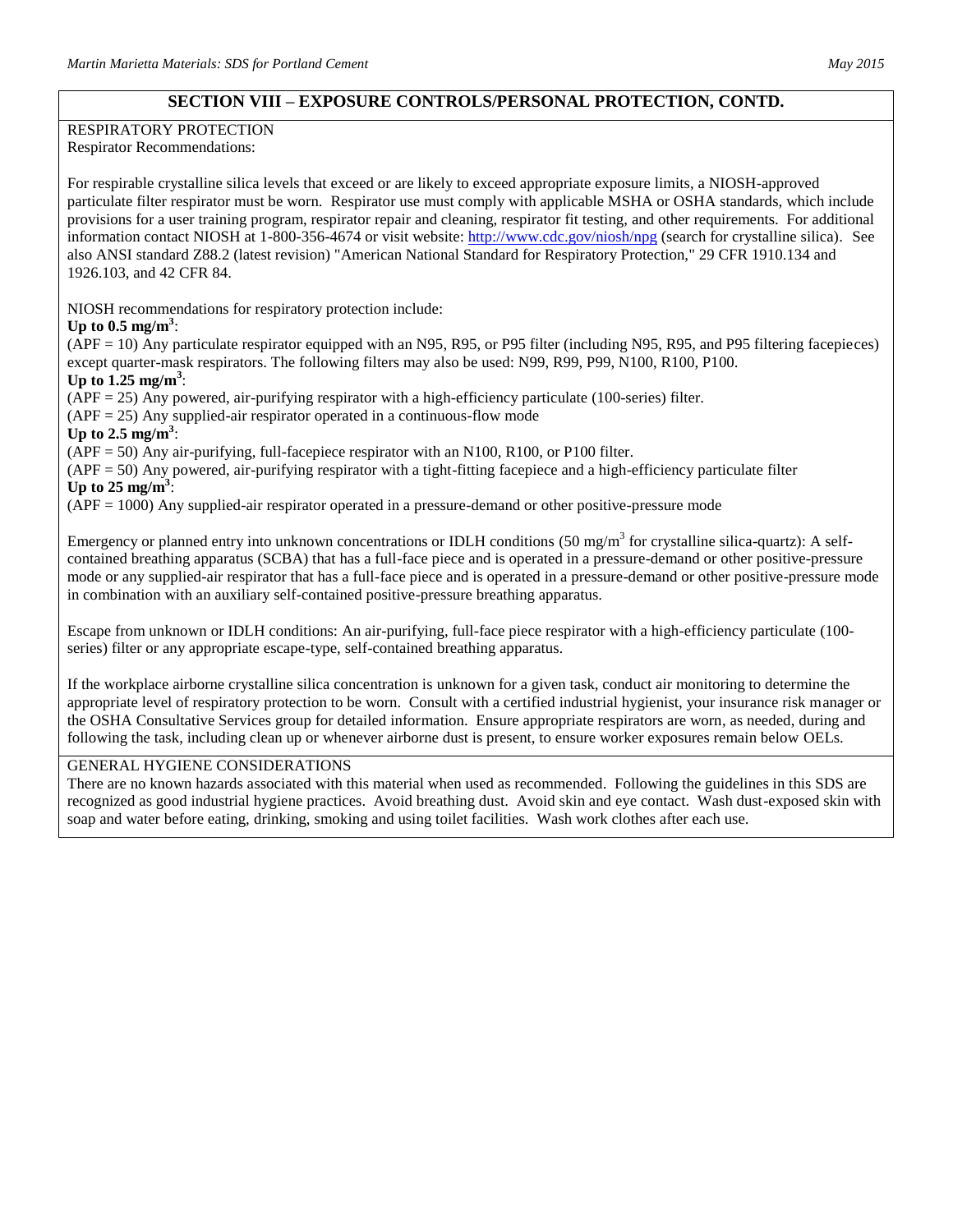# **SECTION IX— PHYSICAL AND CHEMICAL PROPERTIES**

| APPEARANCE                                 | <b>ODOR AND ODOR THRESHOLD</b>                |
|--------------------------------------------|-----------------------------------------------|
| Portland Cement is a fine, gray powder     | Odorless and not applicable                   |
| pH AND VISCOSITY                           | <b>MELTING POINT/FREEZING POINT</b>           |
| Not available and not applicable           | Not applicable                                |
| <b>BOILING POINT AND RANGE</b>             | FLASH POINT AND FLAMMABILITY                  |
| Not applicable                             | Not applicable                                |
| FLAMMABILITY/EXPLOSIVE LIMITS AND          | EVAPORATION RATE AND DECOMPOSITION            |
| AUTOIGNITION TEMPERATURE                   | <b>TEMPERATURE</b>                            |
| Not applicable                             | Not applicable                                |
| VAPOR PRESSURE AND VAPOR DENSITY IN AIR    | SPECIFIC GRAVITY.                             |
| Not applicable                             | $3.05 - 3.20$                                 |
| <b>SOLUBILITY IN WATER</b>                 | <b>PARTITION COEFFICIENT: N-OCTANOL/WATER</b> |
| Slightly soluble $(0.1 \text{ to } 1.0\%)$ | Not applicable                                |

# **SECTION X – STABILITY AND REACTIVITY**

| STABILITY | <b>CONDITIONS TO AVOID</b>                       |
|-----------|--------------------------------------------------|
| Stable    | Contact with incompatible materials (see below). |

#### THERMAL STABILITY

If crystalline silica (quartz) is heated to more than 870°C (1598°F), it can change to a form of crystalline silica known as tridymite, and if crystalline silica (quartz) is heated to more than  $1470^{\circ}C(2678^{\circ}F)$ , it can change to a form of crystalline silica known as cristobalite.

## INCOMPATIBILITY (Materials to avoid)

Contact with powerful oxidizing agents such as fluorine, boron trifluoride, chlorine trifluoride, manganese trifluoride, and oxygen difluoride may cause fire and/or explosions. Some components of product may react vigorously with water. Product may react with strong acids to produce a violent, exothermic reaction and may evolve toxic gases or vapors, depending on the acid involved. Contact of some components with diazomethane vapor may cause an exotherm which may lead to detonation. Calcium sulfate is reduced violently or explosively on heating an intimate mixture with aluminum powder to a suitably high temperature to initiate the reaction.

#### HAZARDOUS DECOMPOSITION PRODUCTS

Silica dissolves in hydrofluoric acid producing a corrosive gas - silicon tetrafluoride.

HAZARDOUS POLYMERIZATION Not known to polymerize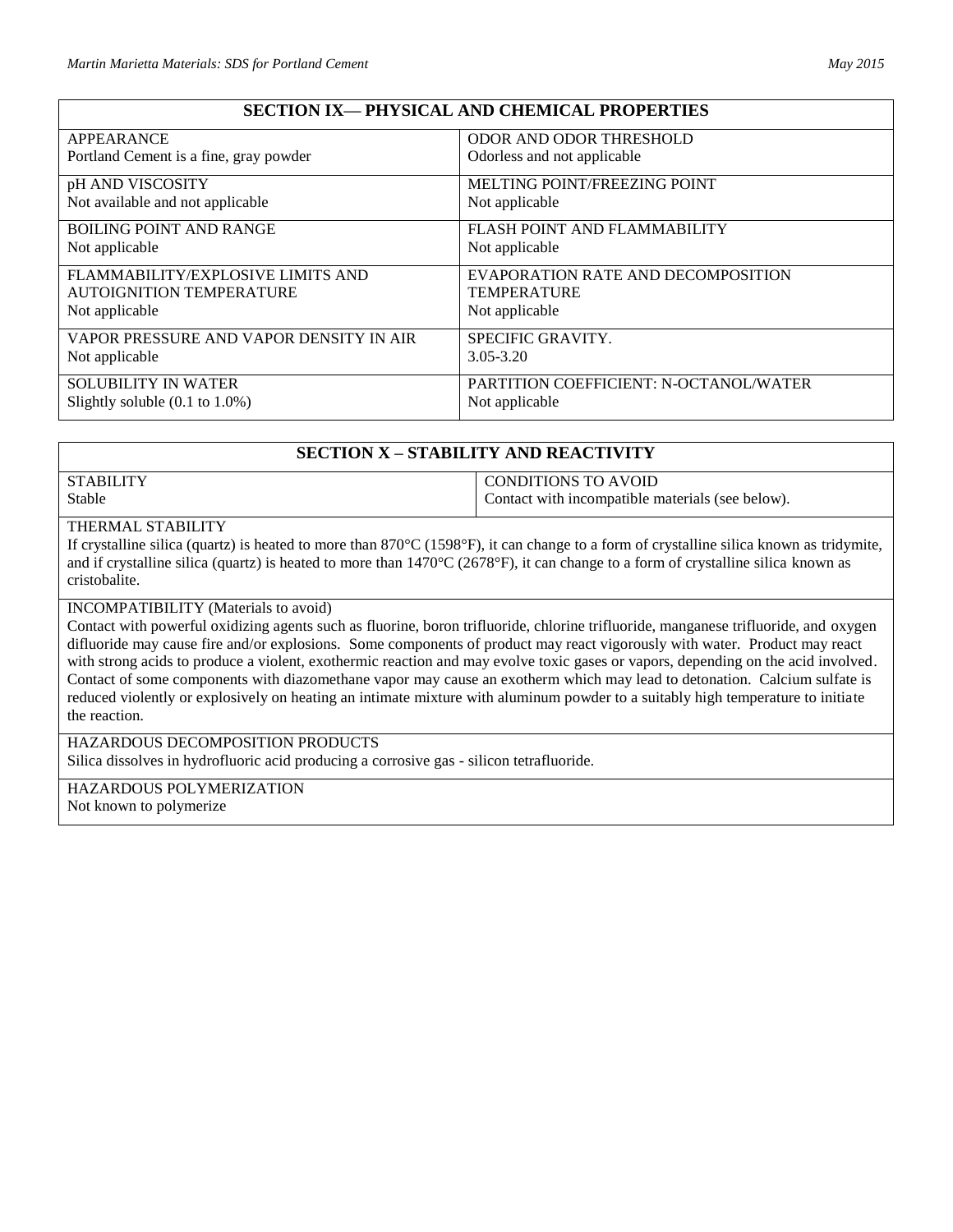# **SECTION XI – TOXICOLOGICAL INFORMATION**

Health Effects: The information below represents an overview of health effects caused by overexposure to one or more components in portland cement.

Primary routes(s) of exposure:  $\blacksquare$  Inhalation  $\blacksquare$  Skin  $\blacksquare$  Ingestion

EYE CONTACT: Direct contact with dust may cause irritation by mechanical abrasion or corrosive action. Conjunctivitis may occur.

SKIN CONTACT: Direct contact may cause irritation by mechanical abrasion. Some components of material are also known to cause corrosive effects to skin and mucous membranes.

SKIN ABSORPTION: Not expected to be a significant route of exposure.

INGESTION: Small amounts (a tablespoonful) swallowed during normal handling operations are not likely to cause injury. Ingestion of large amounts may cause gastrointestinal irritation and blockage.

INHALATION: Dust may irritate nose, throat, mucous membranes and respiratory tract by mechanical abrasion. Coughing, sneezing, chest pain, shortness of breath, inflammation of mucous membrane, and flu-like fever may occur following exposures in excess of appropriate exposure limits.

## MEDICAL CONDITIONS AGGRAVATED BY EXPOSURE

Inhaling respirable dust and/or crystalline silica may aggravate existing respiratory system disease(s) (e.g., bronchitis, emphysema, chronic obstructive pulmonary disease) and/or dysfunctions. Exposure to dust may aggravate existing skin and/or eye conditions. Smoking and obstructive/restrictive lung diseases may also exacerbate the effects of excessive exposure to this product.

This product is a mixture of components. The composition percentages are listed in Section III. Toxicological information for each component is listed below:

Chronic exposure to liquid cement has caused chronic dermatitis, the symptoms of which may include erythema (reddening), skin irritation, and eczematous rashes. Drying, thickening, and cracking of the skin and nails may also occur. Irritated or broken skin is more likely to develop further complications such as ulcers and infection, and may increase the chance of absorbing toxic materials into the body through the skin.

Individuals who become allergically sensitized to hexavalent chromates may experience an allergic reaction upon subsequent contact with those compounds (delayed Type IV hypersensitivity reaction).

The chronic toxicity effects described above have been associated with exposure to the product, if it gets wet. These effects are extremely unlikely to occur with dry product.

Portland Cement:

Exposure Routes: inhalation, ingestion, skin and/or eye contact

Target Organs: Eyes, skin, respiratory system.

Acute Effect: Exposure to dry portland cement may cause drying of the skin and mild irritation, or more significant effects from the aggravation of other conditions. Liquid portland cement is caustic  $(pH > 12)$  and dermal exposure may cause more severe skin effects, including thickening, cracking or fissuring of the skin. Eye exposures to portland cement may cause immediate or delayed irritation or inflammation of the cornea. Eye contact with larger amounts of dry powder or splashes of liquid portland cement may cause effects ranging from moderate eye irritation to chemical burns and blindness. Inhalation of dry portland cement may cause irritation to the moist mucous membranes of the nose, throat and upper respiratory system, or may cause or aggravate certain lung diseases or conditions.

Chronic Effect: Prolonged exposure can cause severe skin damage in the form of chemical (caustic) burns. Portland Cement is not listed as carcinogen on the NTP, IARC or OSHA list of carcinogens, however Portland Cement contains trace amounts of hexavalent chromium [Cr(VI)] and certain chromium compounds which are listed on the NTP and IARC lists of carcinogens. The total amounts of chromium and chromium compounds in Portland Cement are typically less than 0.003% and hexavalent chromium less than 0.001%.

Note: Some individuals who are exposed to portland cement may exhibit an allergic response, which can result in symptoms ranging from mild rashes to severe skin ulcers. Cement dermatitis may be irritant contact dermatitis induced by the alkaline,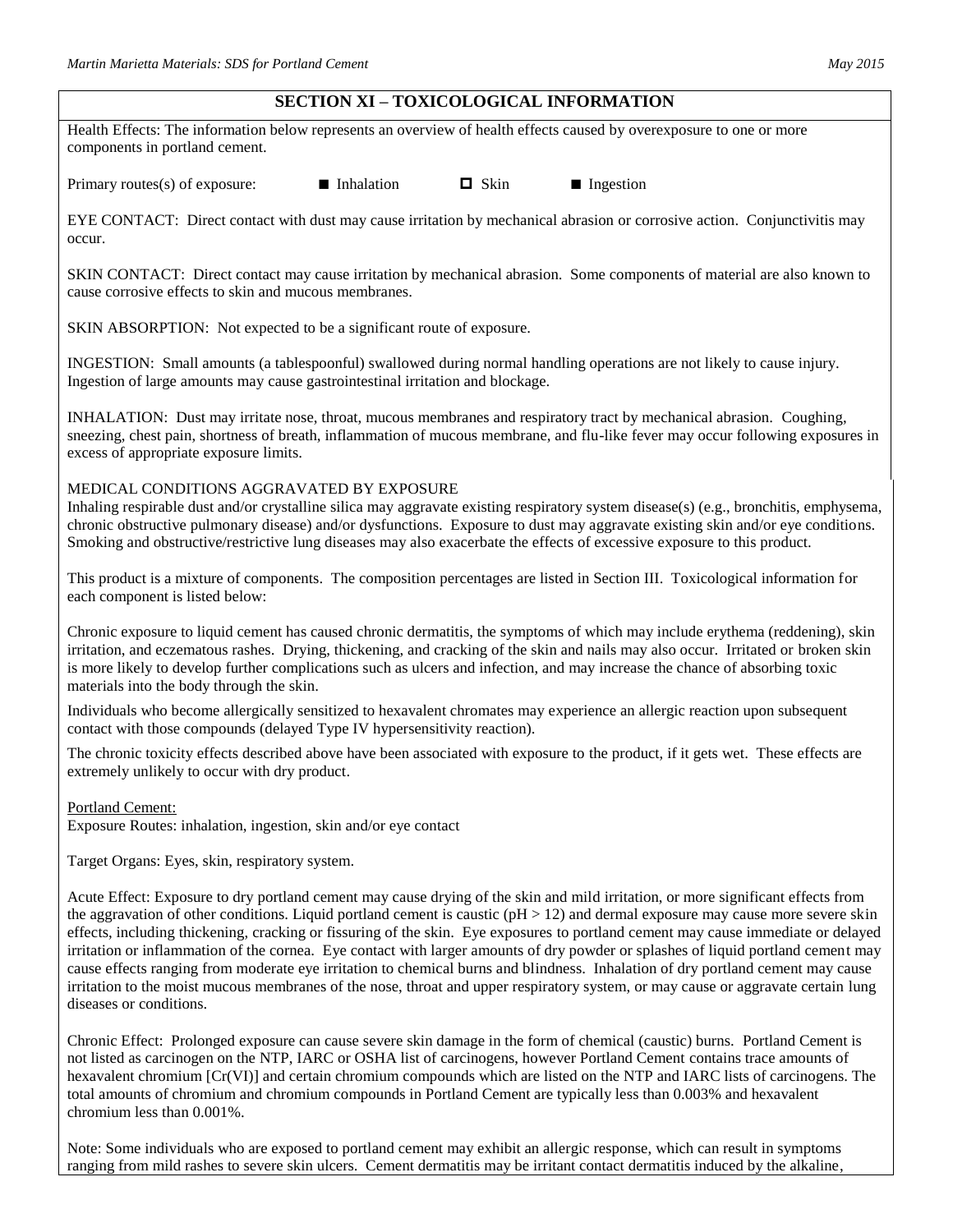#### *Martin Marietta Materials: SDS for Portland Cement May 2015*

abrasive, and hygroscopic (water-absorbing) properties of portland cement, or it may be allergic contact dermatitis elicited by an immunological reaction to Cr(VI), or it may be a combination of the two.

Silicon Dioxide: It is comprised of amorphous and crystalline forms of silica. In some batches, crystalline silica may represent up to 100% of silicon dioxide.

Exposure route: Eyes, respiratory system.

Target organs: Eyes, skin, respiratory system.

ACGIH, MSHA, and OSHA have determined that adverse effects are not likely to occur in the workplace provided exposure levels do not exceed the appropriate exposure limits. Lower exposure limits may be appropriate for some individuals including persons with pre-existing medical conditions as described under medical conditions aggravated by exposure.

#### A. SILICOSIS

The major concern is silicosis (lung disease), caused by the inhalation and retention of respirable crystalline silica dust. Silicosis leads to conditions such as lung fibrosis and reduced pulmonary function. The form and severity in which silicosis manifests itself, depends in part on the type and extent of exposure to silica dusts: chronic, accelerated and acute forms are recognized. In later stages the critical condition may become disabling and potentially fatal. Restrictive and/or obstructive changes in lung function may occur due to exposure. A risk associated with silicosis is development of pulmonary tuberculosis (silicotuberculosis). Respiratory insufficiencies due to massive fibrosis and reduced pulmonary function, possibly with accompanying heart failure, are other potential causes of death due to silicosis.

Chronic or Ordinary Silicosis is the most common form of silicosis and can occur after many years of exposure to levels above the occupational exposure limits for airborne respirable crystalline silica dust. Not all individuals with silicosis will exhibit symptoms (signs) of the disease. Symptoms of silicosis may include (but are not limited to): Shortness of breath; difficulty breathing with or without exertion; coughing; diminished work capacity; diminished chest expansion; reduction of lung volume; heart enlargement and/or failure. It is further defined as either simple or complicated silicosis.

Simple Silicosis is characterized by lung lesions (shown as radiographic opacities) less than 1 centimeter in diameter, primarily in the upper lung zones. Often, simple silicosis is not associated with symptoms, detectable changes in lung function or disability. Simple silicosis may be progressive and may develop into complicated silicosis or progressive massive fibrosis (PMF).

Complicated Silicosis or PMF is characterized by lung lesions (shown as radiographic opacities) greater than 1 centimeter in diameter. Although there may be no symptoms associated with complicated silicosis or PMF, the symptoms, if present, are shortness of breath, wheezing, cough and sputum production. Complicated silicosis or PMF may be associated with decreased lung function and may be disabling. Advanced complicated silicosis or PMF may lead to death. Advanced complicated silicosis or PMF can result in heart disease (cor pumonale) secondary to the lung disease.

Accelerated Silicosis can occur with exposure to high concentrations of respirable crystalline silica over a relatively short period; the lung lesions can appear within five (5) years of the initial exposure. The progression can be rapid. Accelerated silicosis is similar to chronic or ordinary silicosis, except that the lung lesions appear earlier and the progression is more rapid.

Acute Silicosis can occur with exposures to very high concentrations of respirable crystalline silica over a very short time period, sometimes as short as a few months. The symptoms of acute silicosis include progressive shortness of breath, fever, cough and weight loss. Acute silicosis is a rapidly progressive, incurable lung disease and is typically fatal. Complicated Silicosis or PMF is characterized by lung lesions (shown as radiographic opacities) greater than 1 centimeter in diameter. Although there may be no symptoms associated with complicated silicosis or PMF, the symptoms, if present, are shortness of breath, wheezing, cough and sputum production. Complicated silicosis or PMF may be associated with decreased lung function and may be disabling. Advanced complicated silicosis or PMF may lead to death. Advanced complicated silicosis or PMF can result in heart disease (cor pumonale) secondary to the lung disease.

Accelerated Silicosis can occur with exposure to high concentrations of respirable crystalline silica over a relatively short period; the lung lesions can appear within five (5) years of the initial exposure. The progression can be rapid. Accelerated silicosis is similar to chronic or ordinary silicosis, except that the lung lesions appear earlier and the progression is more rapid.

Acute Silicosis can occur with exposures to very high concentrations of respirable crystalline silica over a very short time period, sometimes as short as a few months. The symptoms of acute silicosis include progressive shortness of breath, fever, cough and weight loss. Acute silicosis is a rapidly progressive, incurable lung disease and is typically fatal.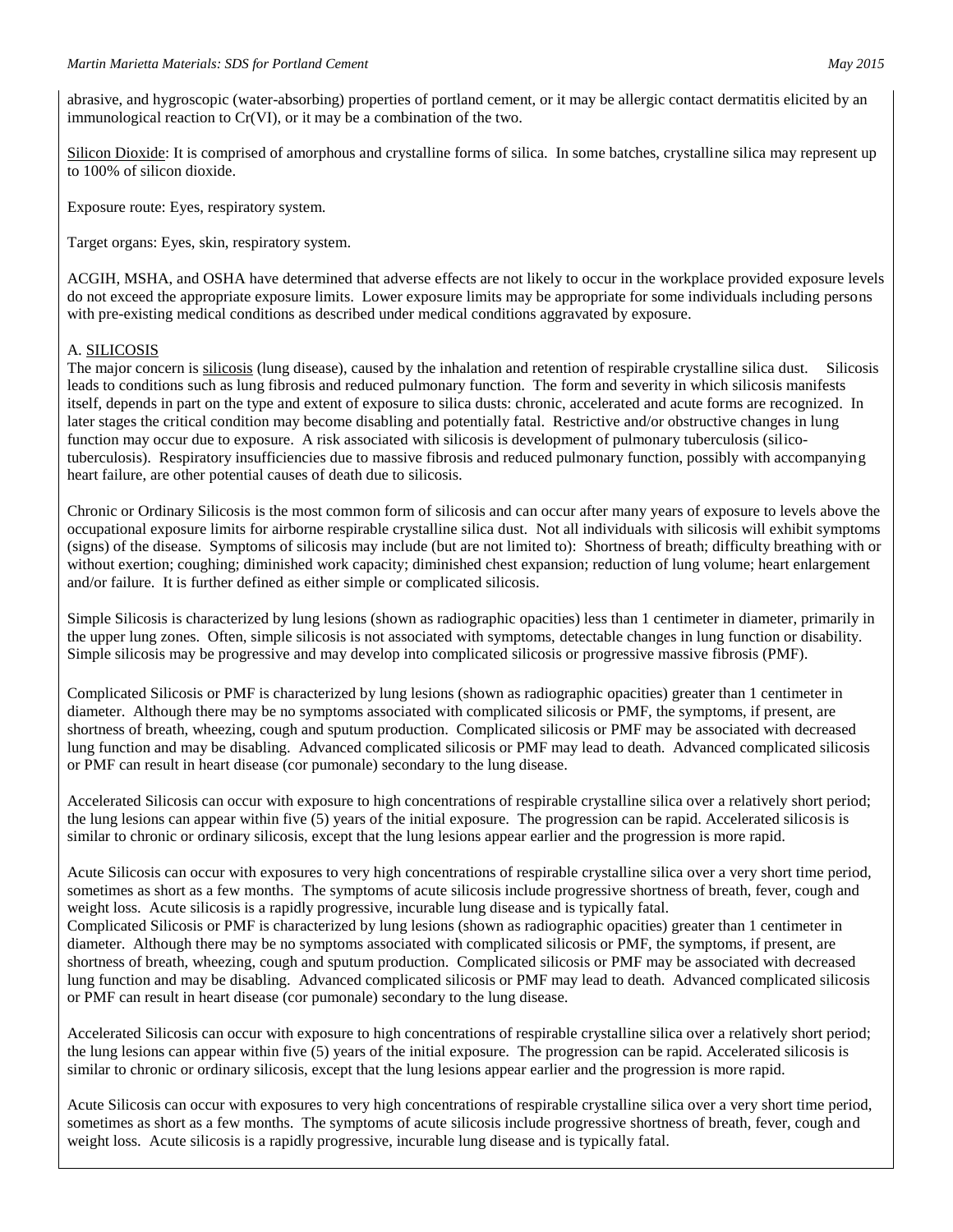## B. CANCER

IARC - The International Agency for Research on Cancer ("IARC") concluded that there is "*sufficient evidence* in humans for the carcinogenicity of crystalline silica in the form of quartz or cristobalite", there is "*sufficient evidence* in experimental animals for the carcinogenicity of quartz dust" and that there is "*limited evidence* in experimental animals for the carcinogenicity of tridymite dust and cristobalite dust." The overall IARC evaluation was that "crystalline silica inhaled in the form of quartz or cristobalite dust is *carcinogenic to humans* (*Group 1*)." The IARC evaluation noted that not all industrial circumstances studied evidenced carcinogenicity. The monograph also stated that "Carcinogenicity may be dependent on inherent characteristics of the crystalline silica or on external factors affecting its biological activity or distribution of its polymorphs." For further information on the IARC evaluation, see IARC Monographs on the Evaluation of Carcinogenic Risks to Humans, Volume 100C, "Silica Dust, Crystalline, in the Form of Quartz or Cristobalite" (2012).

NTP - In its Eleventh Annual Report on Carcinogens, concluded that respirable crystalline silica is known to be a human carcinogen, based on sufficient evidence of carcinogenicity from studies in humans indicating a causal relationship between exposure to respirable crystalline silica and increased lung cancer rates in workers exposed to crystalline silica dust.

OSHA - Crystalline silica is not on the OSHA carcinogen list.

CALIFORNIA PROPOSITION 65 - Crystalline silica in October 1996 was listed on the Safe Drinking Water and Toxic Enforcement ACT of 1986 as a chemical known to the state to cause cancer or reproductive toxicity.

There have been many articles published on the carcinogenicity of crystalline silica, which the reader should consult for additional information; the following are examples of recently published articles: (1) "Dose-Response Meta-Analysis of Silica and Lung Cancer", *[Cancer Causes Control](javascript:AL_get(this,%20)*, (20):925-33 (2009); (2) "Occupational Silica Exposure and Lung Cancer Risk: A Review of Epidemiological Studies 1996-2005', *[Ann Oncol](javascript:AL_get(this,%20)*, (17) 1039-50 (2006); (3) "Lung Cancer Among Industrial Sand Workers Exposed to Crystalline Silica", *Am J Epidemiol*, (153) 695-703 (2001); (4) "Crystalline Silica and The Risk of Lung Cancer in The Potteries", *Occup Environ Med*, (55) 779-785 (1998); (5) "Is Silicosis Required for Silica-Associated Lung Cancer?", *American Journal of Industrial Medicine*, (37) 252- 259 (2000); (6) " Silica, Silicosis, and Lung Cancer: A Risk Assessment", *American Journal of Industrial Medicine*, (38) 8-18 (2000); (7) "Silica, Silicosis, and Lung Cancer: A Response to a Recent Working Group Report", *Journal of Occupational and Environmental Medicine*, (42) 704-720 (2000).

## C. AUTOIMMUNE DISEASES

There is evidence that exposure to respirable crystalline silica (without silicosis) or that the disease silicosis may be associated with the increased incidence of several autoimmune disorders, -- scleroderma, systemic lupus erythematosus, rheumatoid arthritis and diseases affecting the kidneys. For a review of the subject, the following may be consulted: (1) "Antinuclear Antibody and Rheumatoid Factor in Silica-Exposed Workers", *[Arh Hig Rada Toksikol](javascript:AL_get(this,%20)*, (60) 185-90 (2009); (2) "Occupational Exposure to Crystalline Silica and Autoimmune Disease", *Environmental Health Perspectives*, (107) Supplement 5, 793-802 (1999); (3) "Occupational Scleroderma", *Current Opinion in Rheumatology*, (11) 490-494 (1999); (4) "Connective Tissue Disease and Silicosis", *Am J Ind Med*, (35), 375-381 (1999).

## D. TUBERCULOSIS

Individuals with silicosis are at increased risk to develop pulmonary tuberculosis, if exposed to persons with tuberculosis. The following may be consulted for further information: (1) "Tuberculosis and Silicosis: Epidemiology, Diagnosis and Chemoprophylaxis", *[J Bras Pneumol](javascript:AL_get(this,%20)*, (34) 959-66 (2008); (2) *Occupational Lung Disorders*, Third Edition, Chapter 12, entitled "Silicosis and Related Diseases", Parkes, W. Raymond (1994); (3) "Risk of Pulmonary Tuberculosis Relative to Silicosis and Exposure to Silica Dust in South African Gold Miners," *Occup Environ Med*, (55) 496-502 (1998); (4) "Occupational Risk Factors for Developing Tuberculosis", *Am J Ind Med*, (30) 148-154 (1996).

## E. KIDNEY DISEASE

There is evidence that exposure to respirable crystalline silica (without silicosis) or that the disease silicosis is associated with the increased incidence of kidney diseases, including end stage renal disease. For additional information on the subject, the following may be consulted: (1) "Mortality from Lung and Kidney Disease in a Cohort of North American Industrial Sand Workers: An Update", *[Ann Occup Hyg](javascript:AL_get(this,%20)*, (49) 367-73 (2005); (2) "Kidney Disease and Silicosis", *Nephron*, (85) 14-19 (2000); (3) "End Stage Renal Disease Among Ceramic Workers Exposed to Silica", *Occup Environ Med*, (56) 559-561 (1999); (4) "Kidney Disease and Arthritis in a Cohort Study of Workers Exposed to Silica", *Epidemiology*, (12) 405-412 (2001).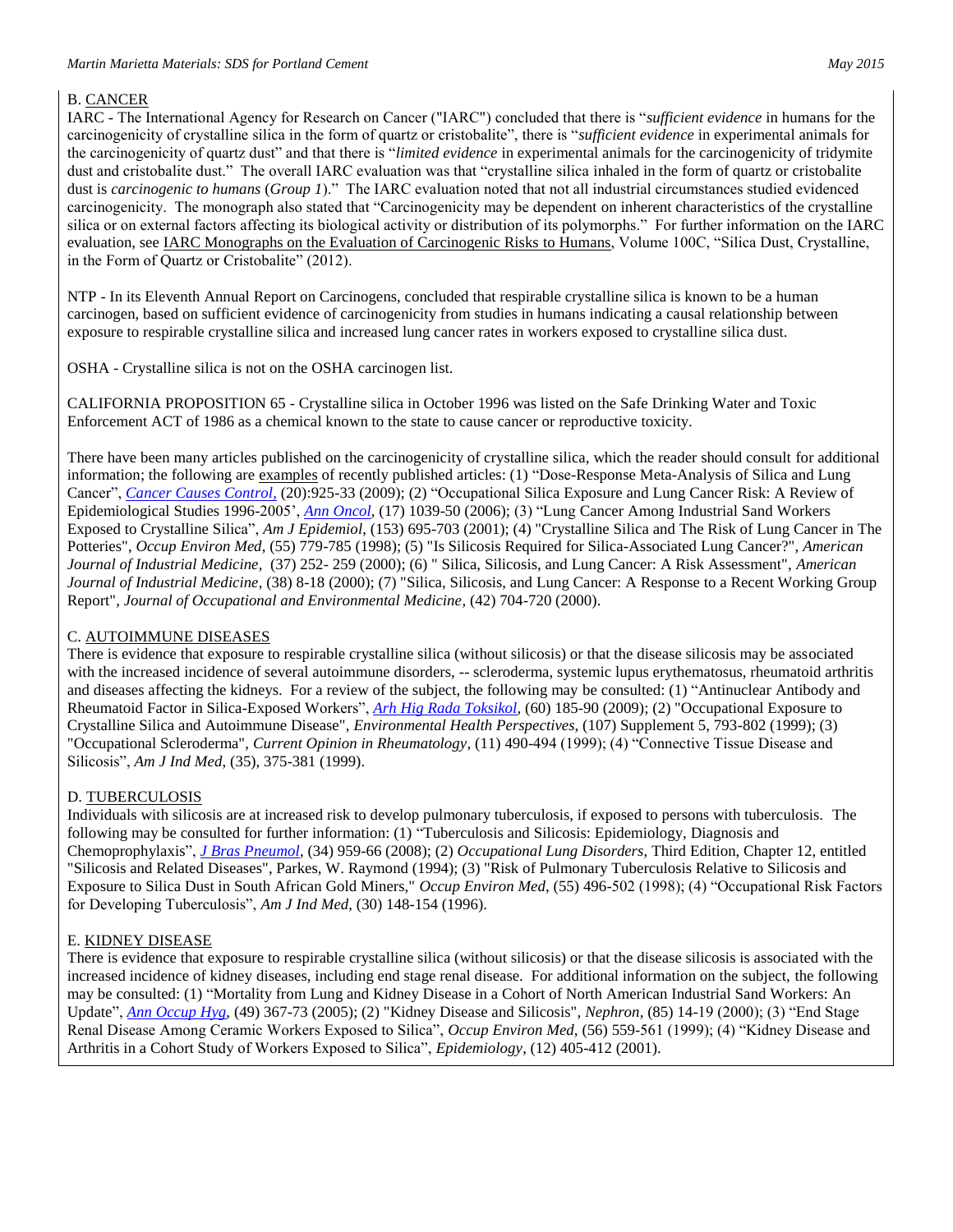# **SECTION XI – TOXICOLOGICAL INFORMATION, CONTD.**

#### F. NON-MALIGNANT RESPIRATORY DISEASES

NIOSH has cited the results of studies that report an association between dusts found in various mining operations and nonmalignant respiratory disease, particularly among smokers, including bronchitis, emphysema, and small airways disease. *NIOSH Hazard Review – Health Effects of Occupational Exposure to Respirable Crystalline Silica*, published in April 2002, available from NIOSH, 4676 Columbia Parkway, Cincinnati, OH 45226, or at [http://www.cdc.gov/niosh/02-129A.html.](http://www.cdc.gov/niosh/02-129A.html)

Respirable dust containing newly broken particles has been shown to be more hazardous to animals in laboratory tests than respirable dust containing older silica particles of similar size. Respirable silica particles which had aged for sixty days or more showed less lung injury in animals than equal exposures of respirable dust containing newly broken pieces of silica.

Gypsum (Calcium Sulfate): Exposure route: Inhalation, skin and/or eye contact

Target Organs: Eyes, skin, respiratory system

Acute Effect: Calcium sulfate dust has an irritant action on mucous membranes of the respiratory tract and eyes. There have been reports of conjunctivitis, chronic rhinitis, laryngitis, pharyngitis, impaired sense of smell and taste, bleeding from the nose and reactions of tracheal and bronchial membranes in exposed workers.

Chronic Effect: N/A

Limestone: Exposure Route: Eyes, skin, inhalation, ingestion.

Target Organs: Eyes, skin, respiratory system, gastrointestinal system

Acute Effect: Direct eye and skin contact with dust may cause irritation by mechanical abrasion or burning sensations, pain or blisters from corrosive/irritant effects. Dusts may irritate the nose, throat, gastrointestinal region and respiratory tract by mechanical abrasion or corrosive/irritant action. Coughing, sneezing, chest pain, shortness of breath, inflammation of mucous membrane, and flu-like fever may occur following exposures in excess of appropriate exposure limits. Small amounts (a tablespoonful) swallowed during normal handling operations are not likely to cause injury. Ingestion of large amounts may cause gastrointestinal irritation and blockage. Other conditions related to acute exposure to some of the metal oxides in limestone include stupor, shock, acidosis, abdominal pain, hematemesis, bloody diarrhea, coma, vomiting, diarrhea, mild lethargy, benign pneumoconiosis, sore throat, burning sensation, inflammation of the respiratory passages, ulceration, perforation of the nasal septum, pneumonia and conjunctivitis.

Chronic Effect: Repeated exposure to respirable dust in excess of appropriate exposure limits has caused silicosis, a progressive pneumoconiosis (lung disease) and lung cancer. Restrictive and/or obstructive lung function changes may result from chronic exposure. Chronic tobacco smoking may further increase the risk of developing chronic lung problems. On occasion workers chronically exposed to the metal oxides in limestone have developed severe pulmonary reactions, effects on the central nervous system, irritability, nausea or vomiting, normocytic anemia, fibrosis of the pancreas, diabetes mellitus, liver cirrhosis, and "mixed dust pneumoconiosis."

Acute Toxicity Estimates for Portland Cement – Not Available

# **SECTION XII – ECOLOGICAL INFORMATION**

No data available for this product**.** 

# **SECTION XIII – DISPOSAL CONSIDERATIONS**

# WASTE DISPOSAL METHOD

Collect and reuse clean materials. Landfill waste materials at approved sites. Dispose of waste materials only in accordance with applicable federal, state, and local laws and regulations.

The above information applies to Martin Marietta Materials product only as sold. The product may be contaminated during use and it is the responsibility of the user to assess the appropriate disposal method in that situation.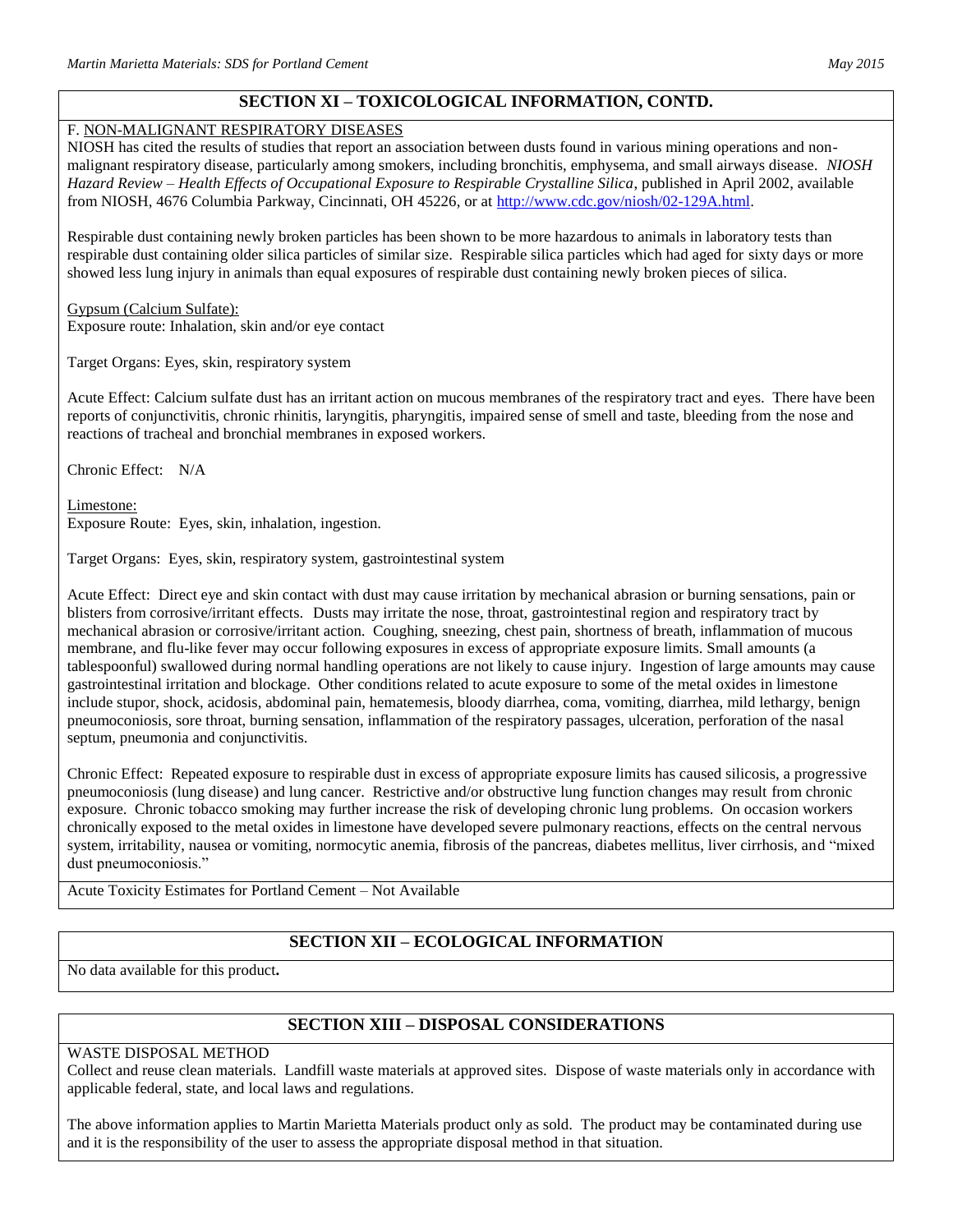#### **SECTION XIV – TRANSPORT INFORMATION**

DOT HAZARD CLASSIFICATION None

# PLACARD REQUIRED

None

#### LABEL REQUIRED

Label as required by the OSHA Hazard Communication standard {29 CFR 1910.1200(f)}, and applicable state and local regulations.

# **SECTION XV – REGULATORY INFORMATION**

OSHA: Crystalline Silica is not listed as a carcinogen.

Product may contain trace amounts of hexavalent chromium [Cr(VI)] and certain chromium compounds which are listed in the NTP and IARC lists of carcinogens

SARA Title III: Section 311 and 312: Immediate health hazard and delayed health hazard.

TSCA.: Crystalline silica (quartz) and Portland Cement appear on the EPA TSCA inventory under the CAS No. 14808-60-7, and 65997-15-1, respectively.

RCRA: This product is not classified as a hazardous waste under the Resource Conservation and Recovery Act, or its regulations, 40 CFR §261 et seq.

CERCLA: This product is not classified as a hazardous substance under regulations of the Comprehensive Environmental Response, Compensation and Liability Act (CERCLA), 40 CFR §302.4

EPCRA (Emergency Planning and Community Right to Know Act): Crystalline silica (quartz) is not an extremely hazardous substance under regulations of the Emergency Planning and Community Right to Know Act, 40 CFR Part 355, Appendices A and B and the product is not a toxic chemical subject to the requirements of Section 313.

Clean Air Act: Crystalline silica (quartz) mined and processed by Martin Marietta Materials was not processed with or does not contain any Class I or Class II ozone depleting substances.

FDA: Silica is included in the list of substances that may be included in coatings used in food contact surfaces, 21 CFR

§175.300(b)(3).(The FDA standard primarily applies to products containing silica used in the coatings of food contact surfaces). California Proposition 65: Respirable crystalline silica is classified as a substance known to the state of California to be a carcinogen. Cr(VI) is classified as a substance known to the state of California to be a carcinogen and cause reproductive toxicity. Massachusetts Toxic Use Reduction Act: Respirable crystalline silica is considered toxic per the Massachusetts Toxic Use Reduction Act when used in abrasive blasting and molding.

Pennsylvania Worker and Community Right to Know Act: Quartz is considered hazardous for purposes of the Act, but it is not a special hazardous substance or an environmental hazardous substance.

# **SECTION XVI – OTHER INFORMATION**

DEFINITIONS OF ACRONYMS/ABBREVIATIONS

ACGIH: American Conference of Governmental Industrial Hygienists ANSI: American National Standards Institute APF: Assigned Protection Factor California REL: California Inhalation Reference Exposure Limit CAS: Chemical Abstracts Service CERCLA: Comprehensive Environmental Response, Compensation and Liability Act CFR: US Code of Federal Regulations DHHS: Department of Health and Human Services EPA: Environmental Protection Agency EPCRA: Emergency Planning and Community Right to Know Act FDA: Food and Drug Administration GHS: Globally Harmonized System HEPA: High-Efficiency Particulate Air IARC: International Agency for Research on Cancer IDLH: Immediately Dangerous to Life and Health MSHA: Mine Safety and Health Administration NIOSH: National Institute for Occupational Safety and Health, US Department of Health and Human Services NIOSH REL: NIOSH Recommended Exposure Limit